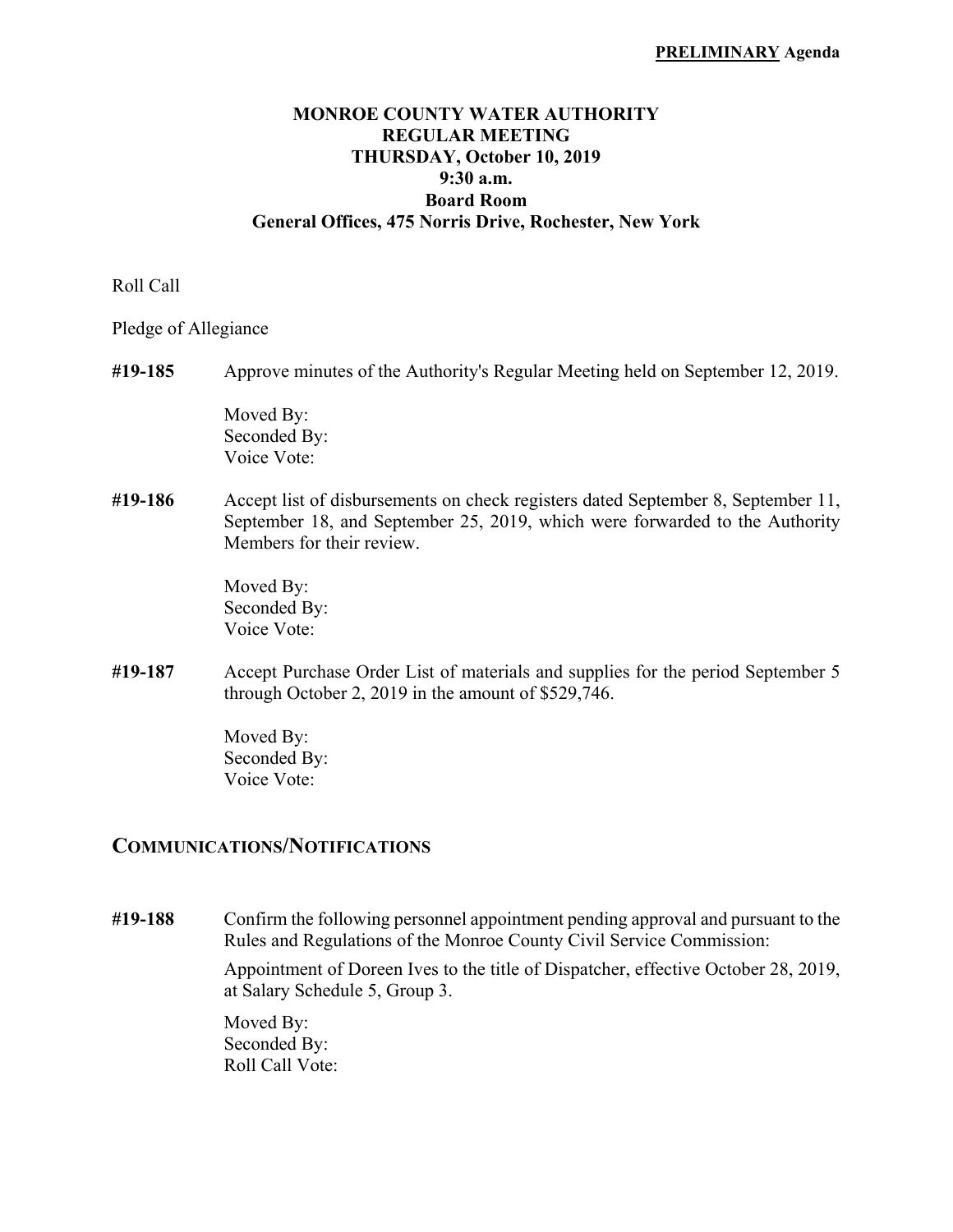### **MONROE COUNTY WATER AUTHORITY REGULAR MEETING – October 10, 2019 Page 2**

**#19-189** Confirm the following personnel appointment pending approval and pursuant to the Rules and Regulations of the Monroe County Civil Service Commission:

> Appointment of Aaron Riscignolo to the title of Laborer, effective October 24, 2019, at Salary Schedule 4, Group 1.

 Moved By: Seconded By: Roll Call Vote:

**#19-190** Confirm the following personnel appointment pending approval and pursuant to the Rules and Regulations of the Monroe County Civil Service Commission:

> Promotional appointment of Kimberle J. Pennington to the title of Dispatcher, effective October 14, 2019, at Salary Schedule 5, Group 3.

 Moved By: Seconded By: Roll Call Vote:

**#19-191** Authorize the award of a unit price contract for the **East River Road Water Main Replacement Project** to the low responsive, responsible bidder, **Nardozzi Paving and Construction, LLC** in the bid amount of \$1,478,280.60.

> Moved By: Seconded By: Roll Call Vote:

**#19-192** Authorize the Executive Director to enter into any and all agreements with the New York State Department of Transportation for the **Rte. 96 at Lynaugh Rd. – Roundabout, T. Victor, Ontario County, P.I.N. 4096.69.321**.

> *WHEREAS, the State will include as part of the construction, reconstruction, or improvement of the above-mentioned project, the relocation of approximately 720 feet of ductile iron water main, hydrants, valves and related appurtenances, pursuant to Section 10, Subdivision 24, of the State Highway Law, as shown on the contract plans and Utility Special Note relating to the project and meeting the requirements of the owner, and*

> *WHEREAS, the service life of the adjusted and/or replaced utilities has not been extended, and*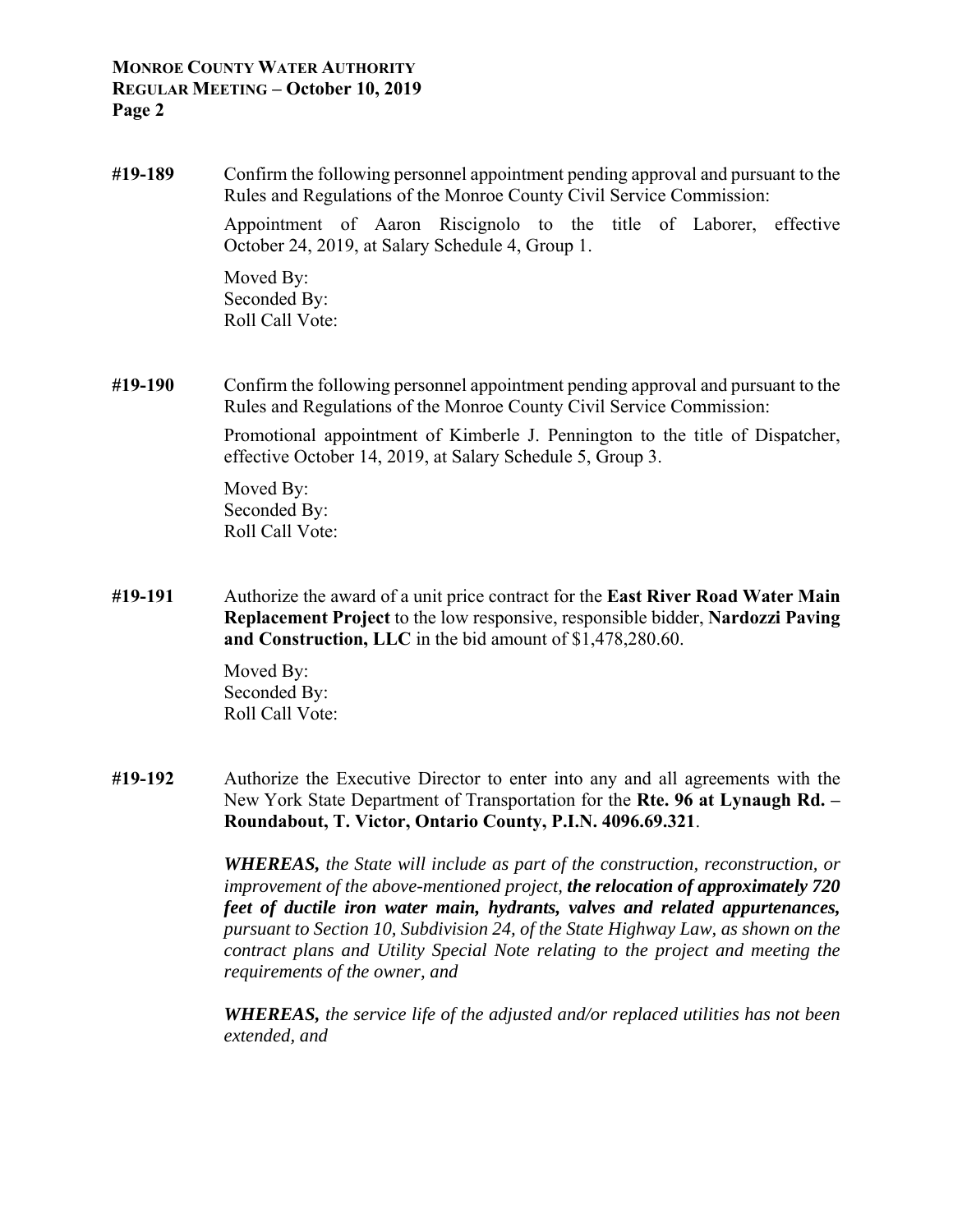*WHEREAS, the State will provide for the reconstruction of the above-mentioned work, as shown on the contract plans and Utility Special Notes, relating to the above-mentioned project.* 

### *NOW, THEREFORE,*

*BE IT RESOLVED: That the Monroe County Water Authority approves of the above-mentioned work performed on the project and shown on the contract plans relating to the project and that the Monroe County Water Authority will maintain, or cause to be maintained, the adjusted facilities performed as above stated and shown on the contract plans.* 

*BE IT FURTHER RESOLVED that the Executive Director has the authority to sign, with the concurrence of the Monroe County Water Authority Board of Directors, any and all documentation that may become necessary as a result of this project as it relates to the Monroe County Water Authority, and* 

*BE IT FURTHER RESOLVED that the Monroe County Water Authority is hereby directed to transmit five (5) certified copies of the foregoing resolution to the New York State Department of Transportation.* 

 Moved By: Seconded By: Roll Call Vote:

**#19-193** Authorize the Executive Director to enter into any and all agreements with the New York State Department of Transportation for the **Route 104 (W. Ridge Rd.) Pavement MBC, from Route 259 to Route 261, P.I.N. 4104.88.321.**

> *WHEREAS, the State will include as part of the construction, reconstruction, or improvement of the above-mentioned project, adjust elevation of approximately sixteen (16) water valve boxes, pursuant to Section 10, Subdivision 24, of the State Highway Law, as shown on the contract plans and Utility Special Notes relating to the project and meeting the requirements of the owner, and*

> *WHEREAS, the service life of the adjusted and/or replaced utilities has not been extended, and*

> *WHEREAS, the State will provide for the reconstruction of the above-mentioned work, as shown on the contract plans and Utility Special Notes, relating to the above-mentioned project.*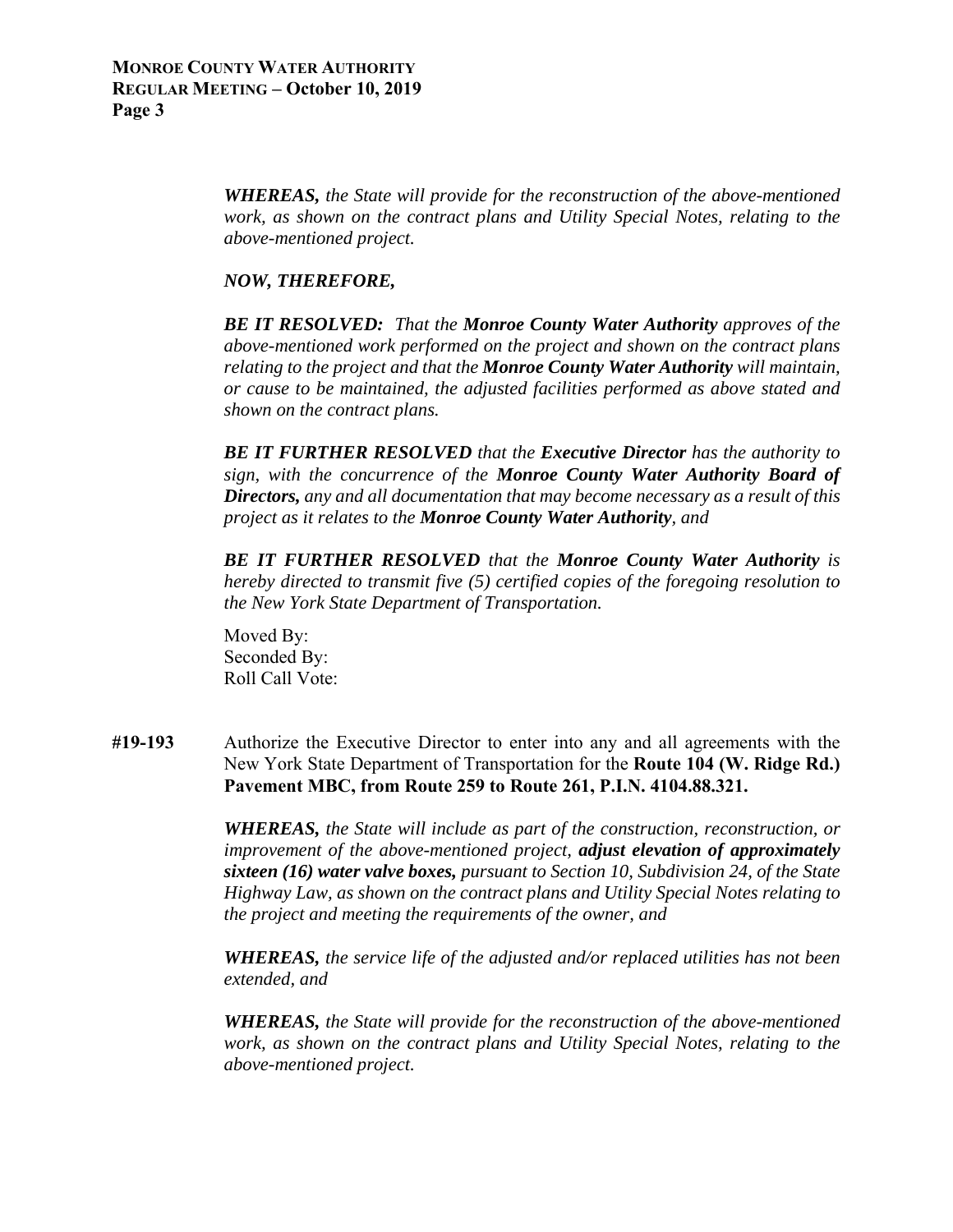#### *NOW, THEREFORE,*

 *BE IT RESOLVED: That the Monroe County Water Authority approves of the above-mentioned work performed on the project and shown on the contract plans relating to the project and that the Monroe County Water Authority will maintain, or cause to be maintained, the adjusted facilities performed as above stated and as shown on the contract plans.* 

*BE IT FURTHER RESOLVED that the Executive Director has the authority to sign, with the concurrence of the Monroe County Water Authority Board of Directors, any and all documentation that may become necessary as a result of this project as it relates to the Monroe County Water Authority, and* 

*BE IT FURTHER RESOLVED that the Monroe County Water Authority is hereby directed to transmit five (5) certified copies of the foregoing resolution to the New York State Department of Transportation.* 

 Moved By: Seconded By: Roll Call Vote:

**#19-194** Authorize a change order to the Agreement with **Hi-Tec Computer Power, Inc.** for the purchase of a stand-alone, wall-mounted **maintenance bypass switch** for the Uninterruptible Power Supply System at the Shoremont Water Treatment Plant for an estimated amount of \$1,350.

> Moved By: Seconded By: Roll Call Vote:

**#19-195** Authorize the purchase of a 357 kW **Caterpillar Model XQ425 Diesel Trailer-Mounted Generator Set** utilizing **Sourcewell Purchasing Cooperative** Contract #120617-CAT, for an estimated amount of \$235,000.

> Moved By: Seconded By: Roll Call Vote: